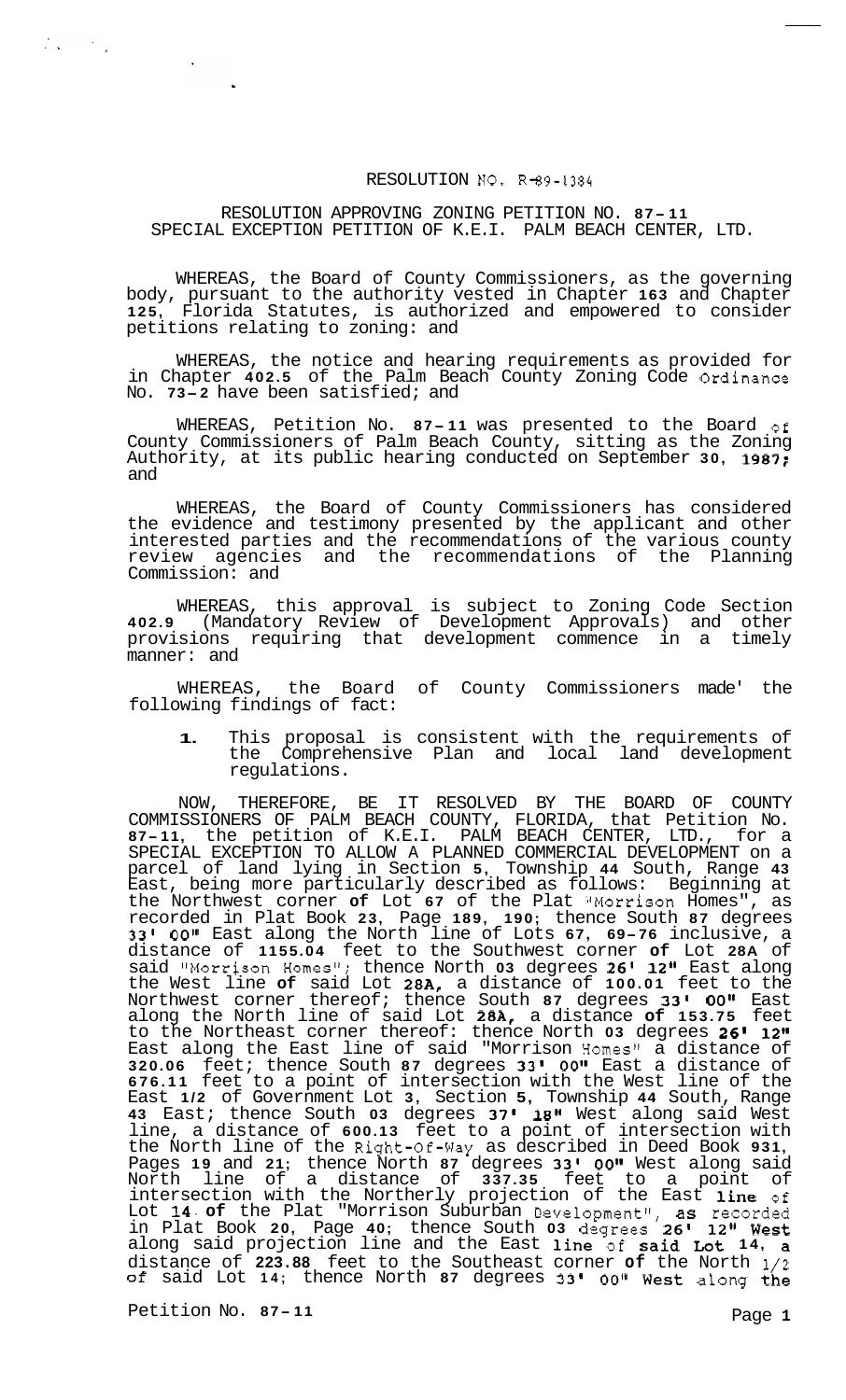**South line of said North 1/2 of Lot 14, a distance of 316.81 feet**  to a point of intersection with the centerline of **"Farmdale Road" as shown on said "Morrison Suburban Development; thence North 03 degrees 26l 12" East along said centerline, a distance of 190.88 feet to a point of intersection with the South line of said Government Lot 3; thence North 87 degrees 33 I** *00"* **West along said South line and the centerline of "Gun Club Road" as shown on said ItMorrison Homes" Plat, a distance of 123.66 feet to a point of intersection with the northerly projection of the East line of**  Lot 80 of said "Morrison Homes"; thence South 02 degrees 27' 00" **West, along said projection line and the East line of said Lot 80, a distance of 212.30 feet to the Southeast corner thereof; thence North 87 degrees 33' OOII West along the south line of said Lot 80, a distance of 55.00 feet; thence North 02 degrees 27' O0lt East, a distance of 50.00 feet; thence North 87 degrees 33 I** *00"*  **West, a distance of 45.00 feet to a point of intersection with the West line of said Lot 80; thence South 02 degrees 27' OOtl West, along said West line, a distance of 50.00 feet to the Southwest corner thereof; thence North 87 degrees 33' OOII West**  along the South line of said "Morrison Homes", a distance of **700.00 feet to the Southeast corner of Lot 88 of said IIMorrison Homestt; thence North 02 degrees 27'** *00"* **East along the East line of said Lot 88, a distance of 212.30 feet to a point of**  intersection with the centerline of "Gun Club Road" as shown on **said "Morrison Homes"; thence North 87 degrees 33' 0Ot1 West along said centerline, a distance of 161.39 feet; thence South 02 degrees 27'** OOII **West along a line 38.61 feet East of and parallel with the West line of Lot 89 of said IIMorrison Homes", a distance of 212.30 feet; thence North 87 degrees 33'** OOII **West along the South line of said t8Morrison Homestt, a distance of 244.65 feet to the Southwest corner thereof: thence North 03 degrees 04'** *00"*  East along the West line of said "Morrison Homes" a distance of **425.32 feet to the Point of Beginning, located on the northeast corner of the intersection of Congress Avenue (SR 807) and Ranch House Road, in a CG-General Commercial Zoning District, was approved as advertised, subject to the following conditions:** 

- **1. Prior to site plan certification, the site plan shall be amended to include the following:** 
	- **a. One (1) of three (3) alternative perimeter landscape strips adjacent to existing residential lots.**
	- **b. A terminal island adjacent to the temporary access off of Congress Avenue.**
	- **C. The required tree in each terminal island.**
	- a. **No signs encroaching either the required five (5) foot setback or landscape strip.**
	- **e. A statement to the effect that future construction shall meet the noise attenuation requests of Condition No. 15 placed upon this Zoning Petition.**
	- **f. A twenty (20) foot wide easement to provide access to Palm Beach County's existing forty-two (42) inch sewer line running through the property, subject to approval by the Palm Beach County Utility Department.**
	- **g. Proposed interior landscaping in the site data table.**
	- **h.**  Building "E" located a minimum of **100** feet from **the easternmost property line.**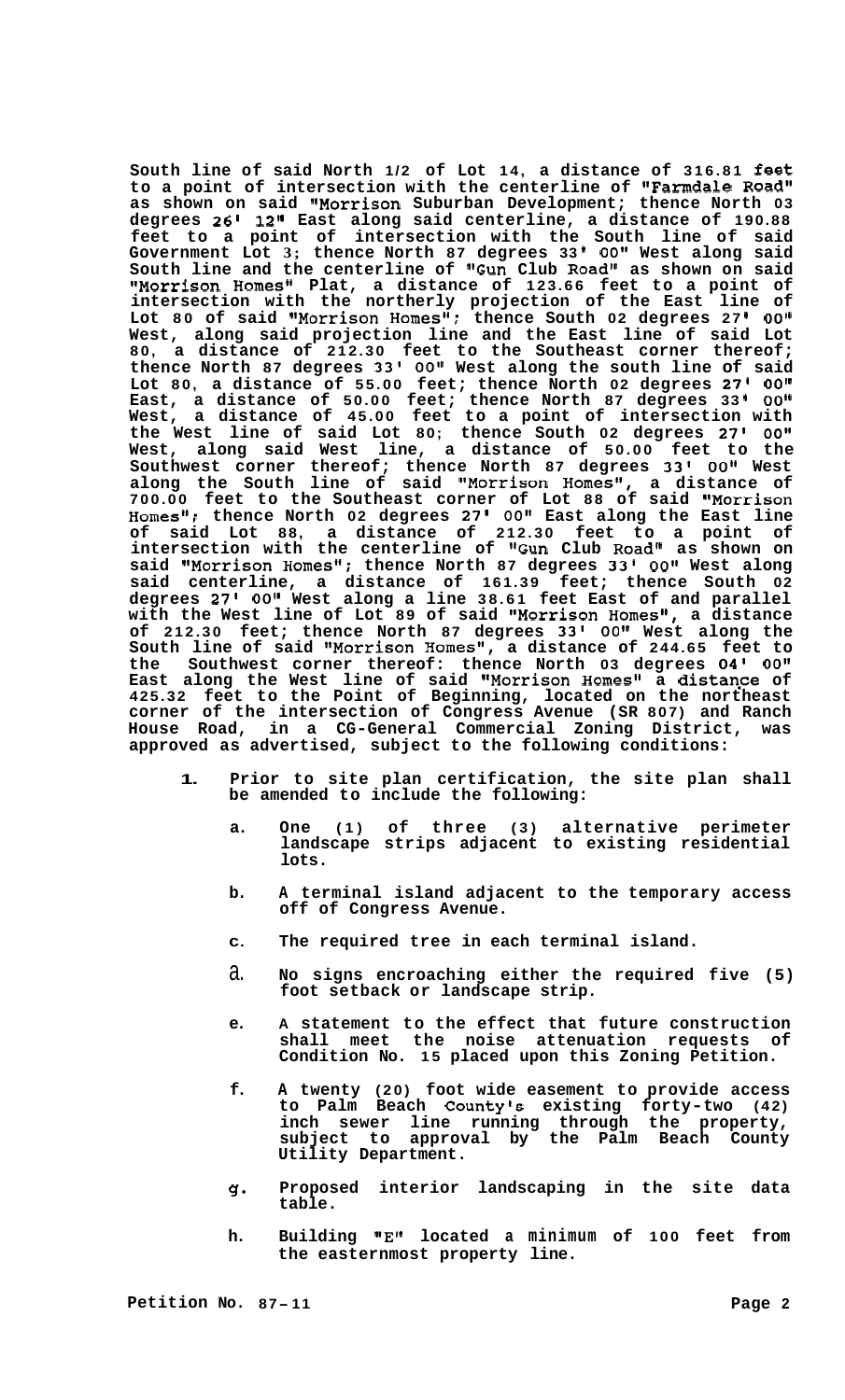- i. Additional landscaping along the easternmost property line.
- **2.**  A Unity of Title shall be executed covering the entire site. Two **(2)** copies of properly executed Unity of Title documents shall be submitted to the Zoning Division simultaneously with the Site Plan Review Committee submittal.
- **3.**  Outdoor lighting used to illuminate the premises shall be low intensity and directed away from adjacent properties and streets, shining only on the subject site.
- **4.**  Generation and disposal of hazardous effluents into sanitary sewerage system shall be prohibited unless adequate pre-treatment facilities approved by the Florida Department of Environmental Regulation (FDER) and Agency responsible for sewage works, are constructed and used by project tenants or owners generating such effluents.
- *5.*  **No** Certificate of Occupancy shall be issued for the subject property until such a time that the site is connected to a public sewer system.
- *6.*  Since sewer and water service are available to the property, neither septic tank nor potable water well shall be approved for use on property.
- *7.*  The developer shall retain the stormwater runoff in accordance with all applicable agency requirements in effect at the time of the permit application. However, at a minimum, this development shall retain onsite three **(3)** inches of the stormwater runoff generated by a three **(3)** year-( **1)** one hour storm per requirements of the Permit Section, Land Development Division. The drainage system shall be maintained in an acceptable condition as approved by the County Engineer. In the event that the drainage system **is** not adequately maintained as determined by the County Engineer this matter will be reviewed by the Code Enforcement Board for enforcement.
- *8.*  The property owner shall convey for the ultimate right-<br>of-way of:
	- a. Gun Club Road extension, a maximum of *80* feet as approved by the County Engineer, depending upon a decision regarding roadways as outlined in Condition **No. 14. b**
	- **b.** East Grace Drive, **40** feet from centerline.
	- c. Additional right-of-way required for the Australian Avenue extension on an alignment approved by the County Engineer.
- **9.**  The property owner shall provide to Palm Beach County a road drainage easement within the project's internal lake system which is adjacent to the property capable of accommodating all runoff from those segments of Gun Club Road and Australian Avenue along the property frontage and for a maximum **400** ft. distance each side of the property boundary lines along Gun Club Road and Australian Avenue. The drainage system within the project shall have sufficient retention/detention capacity to meet the storm water discharge requirements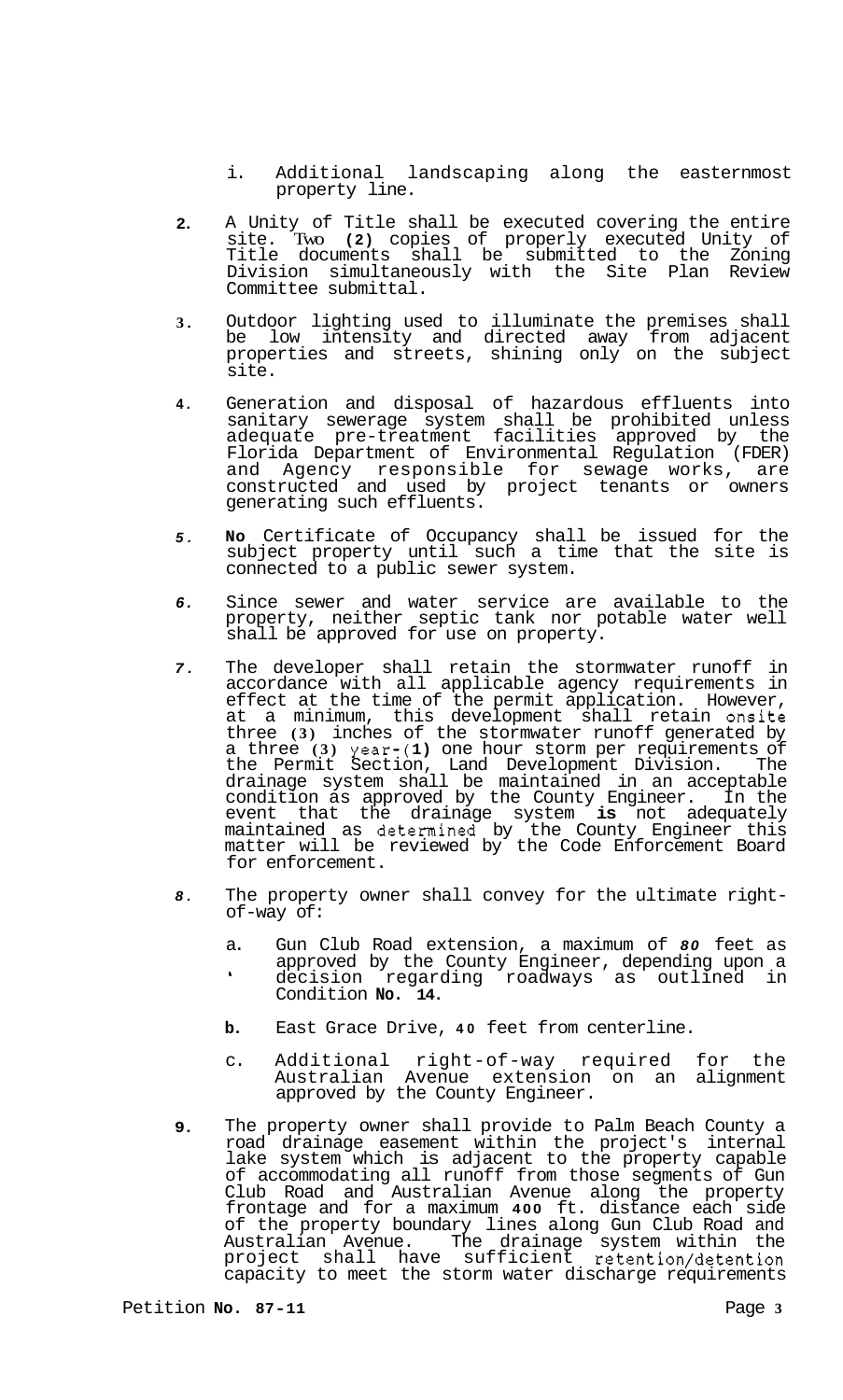of the applicable County Control District and South Florida Water Management District. The design of the system shall assume the ultimate Thoroughfare Plan Section road drainage runoff.

 $1.0.$ **.O.** The property owner shall pay a Fair Share Fee in the amount and manner required by the "Fair Share Contribution for Road Improvements Ordinancell **as** it presently exists or as it may from time to time be amended. The Fair Share Fee for this project presently is **\$98,640.00 (3,682** trips **X \$26.79** per trip).

Based on the Traffic Performance Standards (Category "A"), the developer shall contribute an additional **\$49,320.00** toward Palm Beach County's existing Roadway Improvement Program, these total funds of **\$147,960.00**  to be paid prior to the issuance of the first building permit or prior to July **1, 1987** whichever shall first occur.

If the "Fair Share Contribution for Road Improvements Ordinancell is amended to increase the Fair Share Fee, this additional amount of **\$49,320.00** shall be credited toward the increased Fair Share Fee.

- **1 .l.** The property owner shall contribute *50%* of the cost of signalization if warranted as determined by the County Engineer at Gun Club Road Extension and Congress Avenue. Should signalization not be warranted after **12**  months of the final Certificate of Occupancy this property owner shall be relieved from this condition.
- **12.** The property owner shall construct concurrent with the construction for Phase **1:** 
	- a. Gun Club Road Extension from Congress Avenue east to the project's East property line as a 2-lane section minimum **2-12** foot travel lanes including drainage on an alignment approved by the County Engineer.
	- b. East Grace realignment (minimum **2-10** foot travel lanes).

NOTE: This property owner shall bear all costs associated with any right-of-way required for this construction for either Gun Club Road or for East Grace realignment. This property owner shall enter into a written agreement with Land special exception approval or prior to the issuance of the Site Plan whichever shall first occur. **I** Acquisition Section for this right-of-way prior **to** 

- **13.** This property owner shall be required to construct at Congress Avenue and the new aligned Gun Club Road:
	- a. left turn lane, north approach
	- b. left turn lane, south approach
	- c. left turn lane, east approach
	- **d.** left turn lane, west approach e. right turn lane, east approach
	- f. right turn lane, north approach.
	- g. right turn lane, west approach.

These costs for **b,** d, f, and g shall be on a pro-rata basis approved by the County based upon the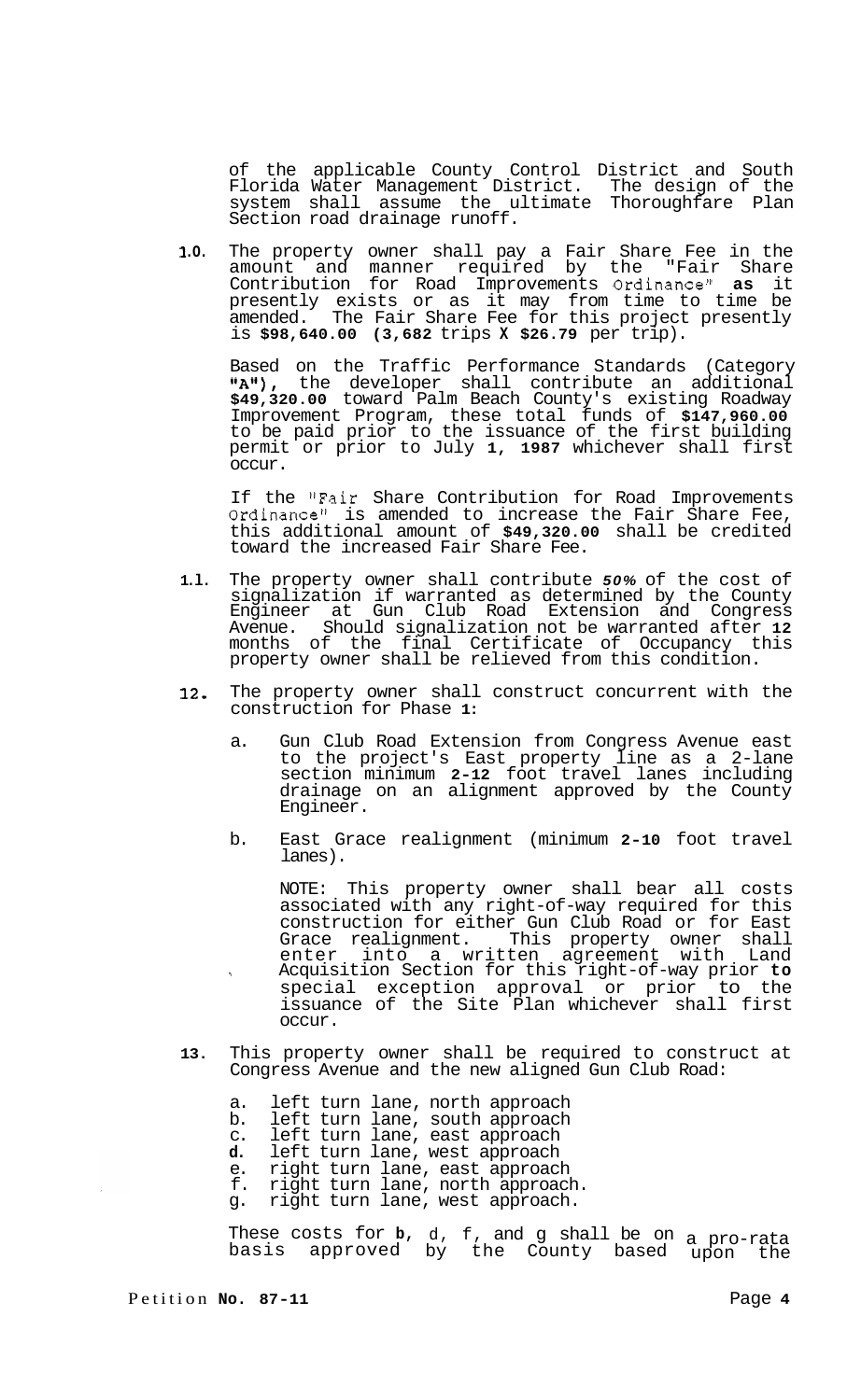development's traffic and the cost shall be borne solely by the Petitioner and not on a pro-rata basis.

<u>and the state</u>

 $\overline{\phantom{a}}$  and  $\overline{\phantom{a}}$ 

- **14.** No site plan shall be certified until a public hearing has been held, and a decision rendered by the Board of County Commissioners, regarding the alignment and or closure of roadways in the immediate area, including East Grace and the proposed Gun Club Road Extension. In the event that said public hearing is not held within nine **(9)** months of the date of the resolution approving this project, the petitioner shall be entitled to site plan certification in accordance with the existing rights-of-way. Petitioner shall be responsible for paying any and all costs associated with acquiring or condemning property necessary to accommodate the alignment of East Grace and the Gun Club Road Extension, or other roadways. Petitioner shall not be vested on the site plan shown in any manner whatsoever until said public hearing is held.
- **15. No** building permits shall be approved for this site unless in each case petitioner substantiates that each building is designed to achieve an outdoor to indoor Noise Reduction Level of twenty-five **(25)** decibels through incorporation of Noise Attenuation techniques into their design and construction. At **a** minimum, substantiation shall consist of a written certification to this effect bearing the seal of an architect licensed to practice in the State of Florida.
- **16.** No building, structure, vegetation or other object or improvement shall be permitted to project more than fifty *(50)* feet above the average grade of the site. Should any improvement or vegetation intrude beyond this fifty **(50)** foot height limitation, employees of the Palm Beach County Airport Department shall have the right to enter upon the property to remove the obstruction or to take such other action as necessary to cause the obstruction to be removed. If County employees enter upon the property, Palm Beach County shall be held harmless from any liability which may occur as a result of legitimate action.
- **17.** Prior to site plan certification, petitioner shall provide a navigation easement covering the entire property which is satisfactory to the Department of Airports and the County Attorney.
- **18.** ;East Grace right-of-way shall be dedicated to the public concurrent with the abandonment of the existing public rights-of-way. There will be one access located east of Congress and west of East Grace, the location of which is subject to the approval of the County Engineer. There will be an *80'* collector roadway running from the southern boundary of the property north known as East Grace Road or Drive. Finally, there will be an *80'* wide north south access running north south east of East Grace.
- **19.** Petitioner shall abandon all public Rights-of-way within the subject site prior to site plan approval.
- **20.** Prior to site plan certification, petitioner shall submit evidence of conceptual approval **of** the project's surface water management system by South Florida Water Management District and the County Engineer.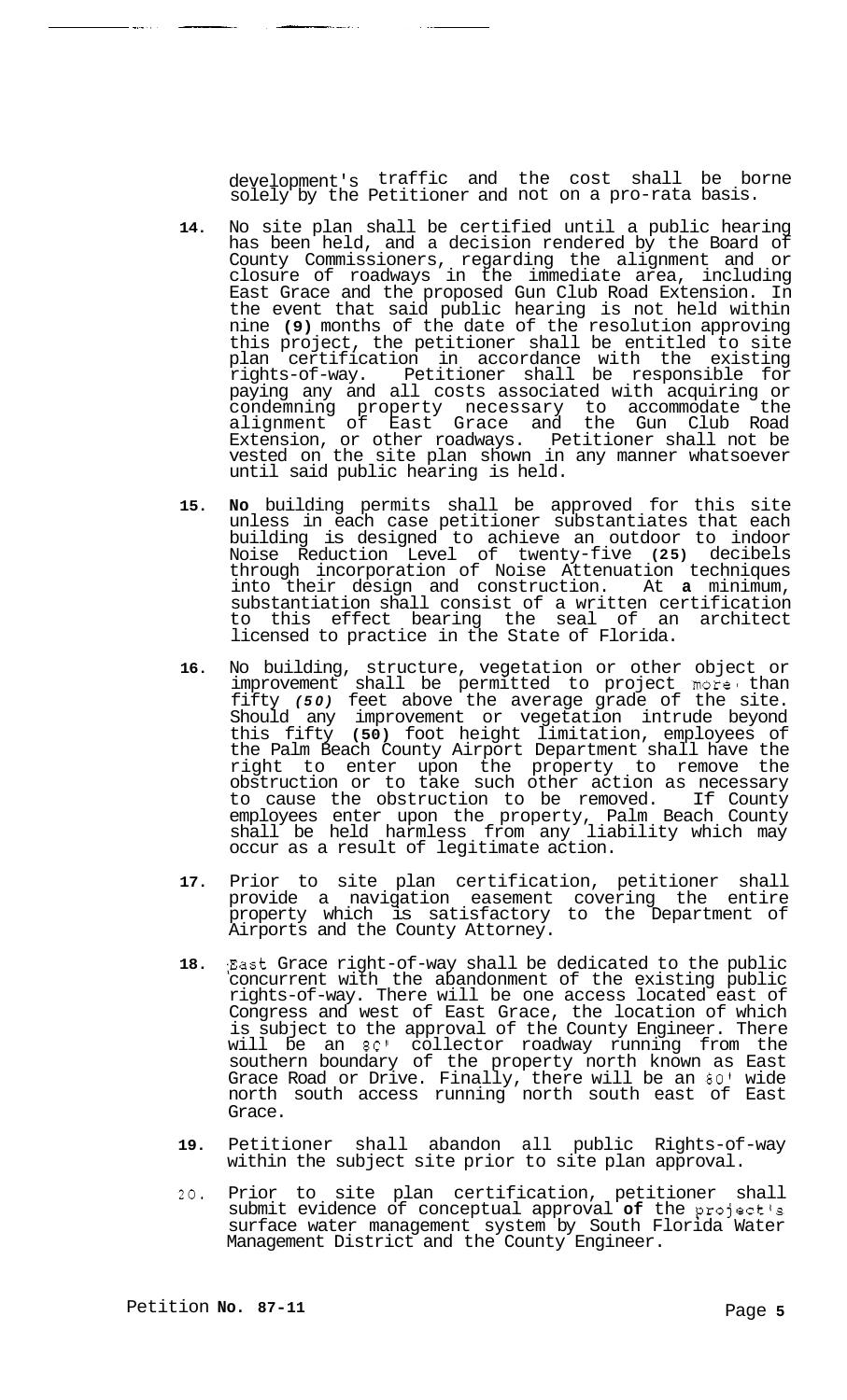- **21.**  All mechanical and air conditioning equipment shall be roof mounted and screened with parapets or be ccntained within the enclosed loading and service area.
- **22.**  NO stock loading or dumpster pickup will be permitted between the hours of **8:OO** P.M. and **8:OO A.M.**
- **23.**  Petitioner shall amend the site plan to show one twenty-five *(25)* foot access point on proposed Gun Club Road, said access point being west of East Grace Drive.
- **24.**  Prior to site plan certification, petitioner shall present evidence of cross parking and cross access easements for the existing Day Care Center subject to approval by the County Attorney, for any loss of parking spaces or any relocation or loss of entrances as determined by the County Engineer.
- **25.**  Prior to site plan certification, petitioner shall amend plan to indicate vehicular access to the adjacent Day Care Center satisfactory to the County Engineer. Access to the Day Care Center shall be entirely internal **to** the project.
- **26.**  In the event that appropriate right-of-way for access for commercial or industrial use of the property presently owned by Mr. **L.** Ray Bevins to the north Of this project is either not (a) provided for in any development plans for property located to the \rest Of Mr. Bevins, or (b) arranged by Mr. Bevins, or (C) arranged by any successor in title to his  $proper:y,$  the petitioner shall provide such access at a place **to** be determined by petitioner at its sole discretion. If this access point is to be provided, it shall f:.rst be approved by the County Engineer and the Executive Director of Planning, Zoning, and Building,  $\mathbf{p}$  any other governmental agency of like powers and **au hority** as may be created in the future. The access p::ovided shall meet all the current code requirements for the point of access, width, frontage, and any other land development regulations necessary to certify the Bevins property for governmental action to permit rezoring or a special exception for a commercial or industrial use. Nothing herein shall be construed as committilg the Board of County Commissioners to approvirg any commercial or industrial rezoning or special exception on this site in the future.
- *27.*  **No** off-premise signs shall be permitted on the sit:e. **I**
- **28.**  The easternmost building designated as "E"  $\ln$  the proposed plan shall be located no closer than **1CO** feet from the easternmost property line.
- **29.**  Petitioner shall install a twenty five **(25)** foot wide special landscape strip along the easternmost property line supplemented with a berm, wall, fence, hedge, **or**  any combination of them, to a height of six *(6)* feet. Native canopy trees ten **(10)** to twelve **(12)** flset in height shall be planted with the special lardscape strip along the easternmost property line. These trees shall be twenty five *(25)* feet on center.
- **30. No** more than one **(1)** restaurant shall be permit Led on site, and it shall be located in Building "A". The proposed bank shall not be located in Building **I1B1I** and "C". Occupancy of Buildings "B" and "C" shall be

 $\label{eq:2} \frac{1}{2} \sum_{i=1}^n \frac{1}{2} \sum_{j=1}^n \frac{1}{2} \sum_{j=1}^n \frac{1}{2} \sum_{j=1}^n \frac{1}{2} \sum_{j=1}^n \frac{1}{2} \sum_{j=1}^n \frac{1}{2} \sum_{j=1}^n \frac{1}{2} \sum_{j=1}^n \frac{1}{2} \sum_{j=1}^n \frac{1}{2} \sum_{j=1}^n \frac{1}{2} \sum_{j=1}^n \frac{1}{2} \sum_{j=1}^n \frac{1}{2} \sum_{j=1}^n \frac{1}{$